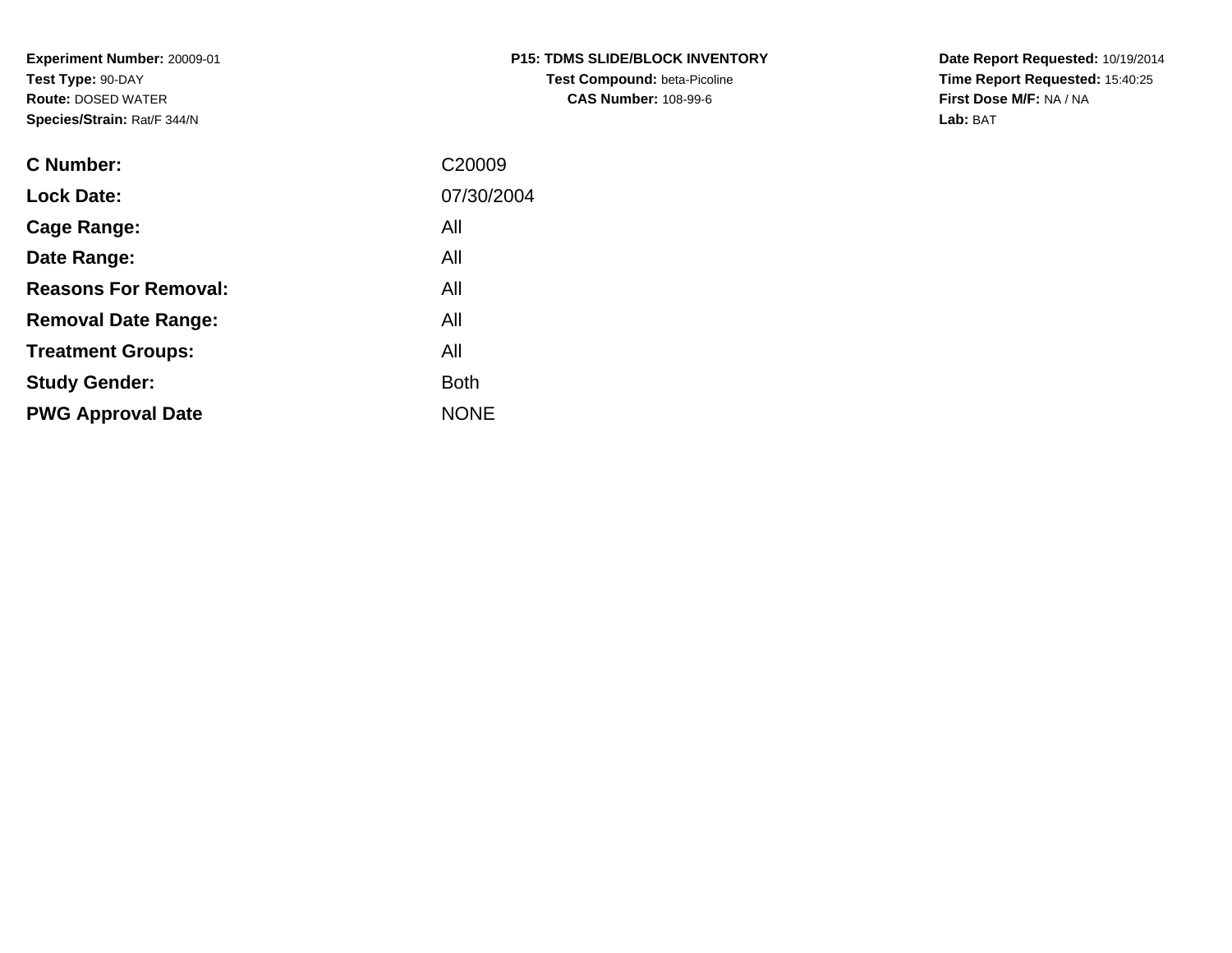**Test Type:** 90-DAY

10

**Route:** DOSED WATER

**Species/Strain:** Rat/F 344/N

### **P15: TDMS SLIDE/BLOCK INVENTORYTest Compound:** beta-Picoline

**CAS Number:** 108-99-6

**Date Report Requested:** 10/19/2014**Time Report Requested:** 15:40:25**First Dose M/F:** NA / NA**Lab:** BAT

| <b>SPECIES: Rat</b>         |                          |                               | STRAIN: F 344/N          |                          |                             | <b>SEX: MALE</b> | <b>DOSE LEVEL: 0</b> | MG/L |
|-----------------------------|--------------------------|-------------------------------|--------------------------|--------------------------|-----------------------------|------------------|----------------------|------|
| <b>CID</b><br><b>NUMBER</b> | INDIVIDUAL<br>ANIMAL NO. | <b>HISTO</b><br><b>NUMBER</b> | NMBR OF<br><b>SLIDES</b> | NMBR OF<br><b>BLOCKS</b> | <b>WET</b><br><b>TISSUE</b> |                  |                      |      |
|                             | 00001                    | 0406649                       |                          |                          | Y N                         |                  |                      |      |
| $\overline{2}$              | 00002                    | 0406650                       |                          |                          | Y N                         |                  |                      |      |
| 3                           | 00003                    | 0406651                       |                          |                          | Y N                         |                  |                      |      |
| 4                           | 00004                    | 0406652                       |                          |                          | Y N                         |                  |                      |      |
| 5                           | 00005                    | 0406653                       |                          |                          | Y N                         |                  |                      |      |
| 6                           | 00006                    | 0406654                       |                          |                          | Y N                         |                  |                      |      |
| $\overline{7}$              | 00007                    | 0406655                       |                          |                          | Y N                         |                  |                      |      |
| 8                           | 00008                    | 0406656                       |                          |                          | Y N                         |                  |                      |      |
| 9                           | 00009                    | 0406657                       |                          |                          | Y N                         |                  |                      |      |

 IN MY OPINION THIS MATERIAL IS OF SUFFICIENT QUALITY TO BE RETAINED IN THECARCINOGENESIS REPOSITORY UNLESS THE MATERIAL IS MARKED WITH AN ASTERISK

REVIEWED BY REPOSITORY SUPERVISOR

<sup>00010</sup> <sup>0406658</sup> ................ ................ Y N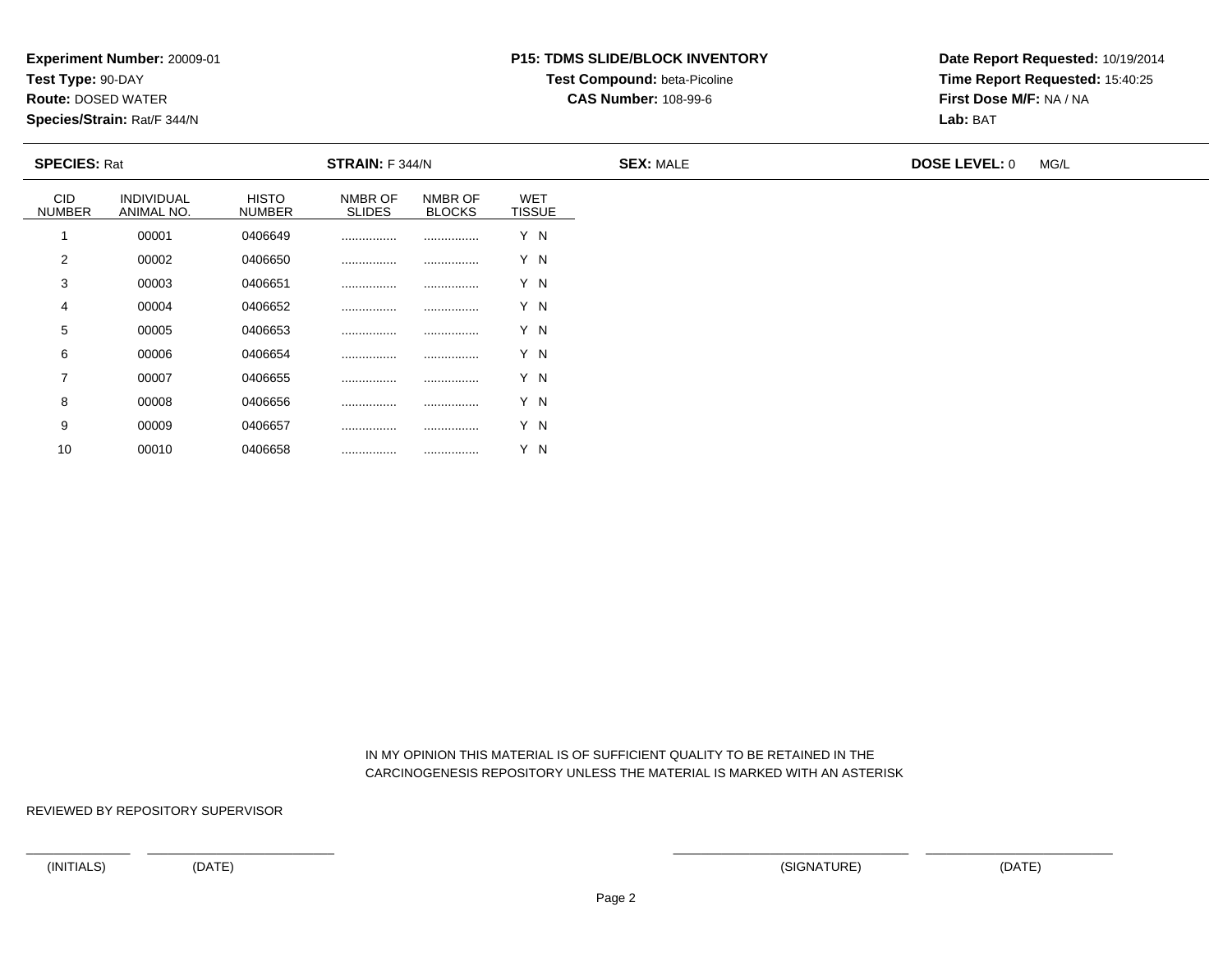**Test Type:** 90-DAY

20

**Route:** DOSED WATER

**Species/Strain:** Rat/F 344/N

### **P15: TDMS SLIDE/BLOCK INVENTORYTest Compound:** beta-Picoline

**CAS Number:** 108-99-6

**Date Report Requested:** 10/19/2014**Time Report Requested:** 15:40:25**First Dose M/F:** NA / NA**Lab:** BAT

|                             | <b>SPECIES: Rat</b>      |                               | <b>STRAIN:</b> F 344/N   |                          |                             | <b>SEX: MALE</b> | <b>DOSE LEVEL: 78</b> | MG/L |
|-----------------------------|--------------------------|-------------------------------|--------------------------|--------------------------|-----------------------------|------------------|-----------------------|------|
| <b>CID</b><br><b>NUMBER</b> | INDIVIDUAL<br>ANIMAL NO. | <b>HISTO</b><br><b>NUMBER</b> | NMBR OF<br><b>SLIDES</b> | NMBR OF<br><b>BLOCKS</b> | <b>WET</b><br><b>TISSUE</b> |                  |                       |      |
| 11                          | 00011                    | 0406659                       |                          |                          | Y N                         |                  |                       |      |
| 12                          | 00012                    | 0406660                       | .                        |                          | Y N                         |                  |                       |      |
| 13                          | 00013                    | 0406661                       |                          |                          | Y N                         |                  |                       |      |
| 14                          | 00014                    | 0406662                       |                          |                          | Y N                         |                  |                       |      |
| 15                          | 00015                    | 0406663                       |                          |                          | Y N                         |                  |                       |      |
| 16                          | 00016                    | 0406664                       | .                        |                          | Y N                         |                  |                       |      |
| 17                          | 00017                    | 0406665                       |                          |                          | Y N                         |                  |                       |      |
| 18                          | 00018                    | 0406666                       |                          |                          | Y N                         |                  |                       |      |
| 19                          | 00019                    | 0406667                       |                          |                          | Y N                         |                  |                       |      |

 IN MY OPINION THIS MATERIAL IS OF SUFFICIENT QUALITY TO BE RETAINED IN THECARCINOGENESIS REPOSITORY UNLESS THE MATERIAL IS MARKED WITH AN ASTERISK

REVIEWED BY REPOSITORY SUPERVISOR

<sup>00020</sup> <sup>0406668</sup> ................ ................ Y N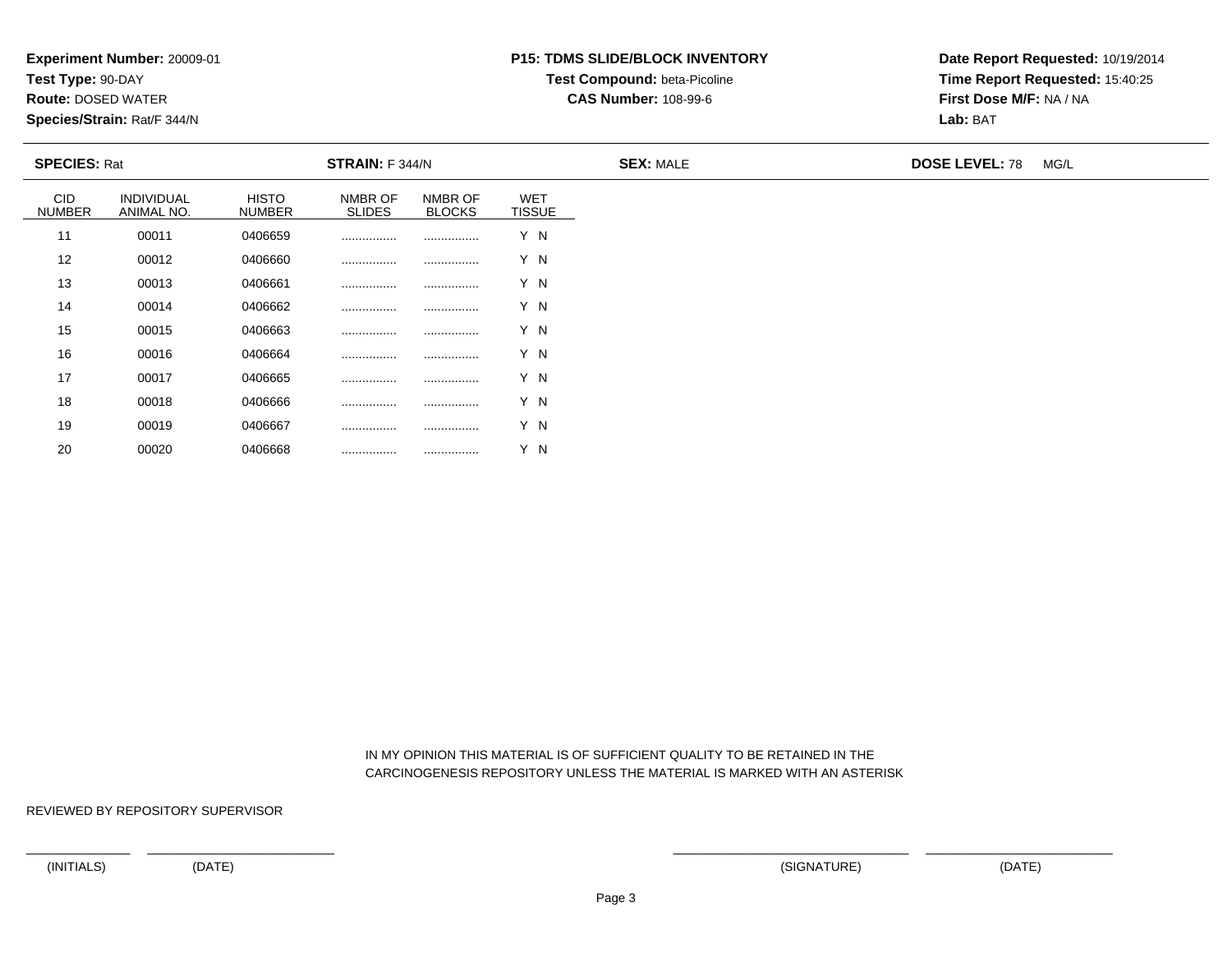**Test Type:** 90-DAY

30

**Route:** DOSED WATER

**Species/Strain:** Rat/F 344/N

# **P15: TDMS SLIDE/BLOCK INVENTORYTest Compound:** beta-Picoline

**CAS Number:** 108-99-6

**Date Report Requested:** 10/19/2014**Time Report Requested:** 15:40:25**First Dose M/F:** NA / NA**Lab:** BAT

| <b>SPECIES: Rat</b>         |                          |                               | STRAIN: F 344/N          |                          |                             | <b>SEX: MALE</b> | <b>DOSE LEVEL: 156</b><br>MG/L |
|-----------------------------|--------------------------|-------------------------------|--------------------------|--------------------------|-----------------------------|------------------|--------------------------------|
| <b>CID</b><br><b>NUMBER</b> | INDIVIDUAL<br>ANIMAL NO. | <b>HISTO</b><br><b>NUMBER</b> | NMBR OF<br><b>SLIDES</b> | NMBR OF<br><b>BLOCKS</b> | <b>WET</b><br><b>TISSUE</b> |                  |                                |
| 21                          | 00021                    | 0406669                       |                          |                          | Y N                         |                  |                                |
| 22                          | 00022                    | 0406670                       |                          |                          | Y N                         |                  |                                |
| 23                          | 00023                    | 0406671                       |                          |                          | Y N                         |                  |                                |
| 24                          | 00024                    | 0406672                       |                          |                          | Y N                         |                  |                                |
| 25                          | 00025                    | 0406673                       |                          |                          | Y N                         |                  |                                |
| 26                          | 00026                    | 0406674                       |                          |                          | Y N                         |                  |                                |
| 27                          | 00027                    | 0406675                       |                          |                          | Y N                         |                  |                                |
| 28                          | 00028                    | 0406676                       |                          |                          | Y N                         |                  |                                |
| 29                          | 00029                    | 0406677                       |                          |                          | Y N                         |                  |                                |

 IN MY OPINION THIS MATERIAL IS OF SUFFICIENT QUALITY TO BE RETAINED IN THECARCINOGENESIS REPOSITORY UNLESS THE MATERIAL IS MARKED WITH AN ASTERISK

REVIEWED BY REPOSITORY SUPERVISOR

<sup>00030</sup> <sup>0406678</sup> ................ ................ Y N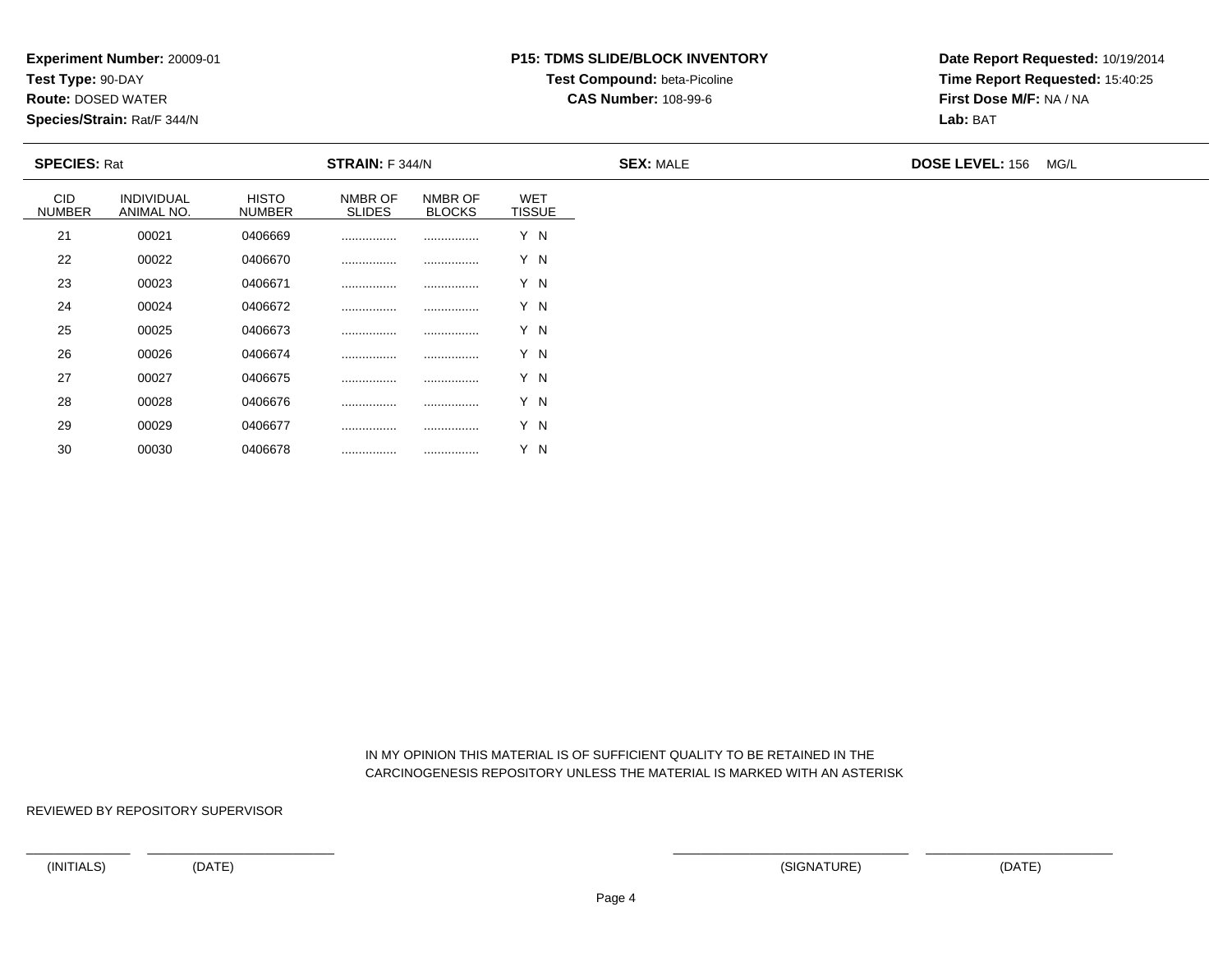**Test Type:** 90-DAY

40

**Route:** DOSED WATER

**Species/Strain:** Rat/F 344/N

# **P15: TDMS SLIDE/BLOCK INVENTORYTest Compound:** beta-Picoline

**CAS Number:** 108-99-6

**Date Report Requested:** 10/19/2014**Time Report Requested:** 15:40:25**First Dose M/F:** NA / NA**Lab:** BAT

| <b>SPECIES: Rat</b>         |                          |                               | <b>STRAIN:</b> F 344/N   |                          |                             | <b>SEX: MALE</b> | DOSE LEVEL: 312 MG/L |
|-----------------------------|--------------------------|-------------------------------|--------------------------|--------------------------|-----------------------------|------------------|----------------------|
| <b>CID</b><br><b>NUMBER</b> | INDIVIDUAL<br>ANIMAL NO. | <b>HISTO</b><br><b>NUMBER</b> | NMBR OF<br><b>SLIDES</b> | NMBR OF<br><b>BLOCKS</b> | <b>WET</b><br><b>TISSUE</b> |                  |                      |
| 31                          | 00031                    | 0406679                       | .                        |                          | Y N                         |                  |                      |
| 32                          | 00032                    | 0406680                       | .                        | .                        | Y N                         |                  |                      |
| 33                          | 00033                    | 0406681                       |                          |                          | Y N                         |                  |                      |
| 34                          | 00034                    | 0406682                       |                          |                          | Y N                         |                  |                      |
| 35                          | 00035                    | 0406683                       |                          |                          | Y N                         |                  |                      |
| 36                          | 00036                    | 0406684                       | .                        |                          | Y N                         |                  |                      |
| 37                          | 00037                    | 0406685                       | .                        |                          | Y N                         |                  |                      |
| 38                          | 00038                    | 0406686                       | .                        |                          | Y N                         |                  |                      |
| 39                          | 00039                    | 0406687                       |                          |                          | Y N                         |                  |                      |

 IN MY OPINION THIS MATERIAL IS OF SUFFICIENT QUALITY TO BE RETAINED IN THECARCINOGENESIS REPOSITORY UNLESS THE MATERIAL IS MARKED WITH AN ASTERISK

REVIEWED BY REPOSITORY SUPERVISOR

<sup>00040</sup> <sup>0406688</sup> ................ ................ Y N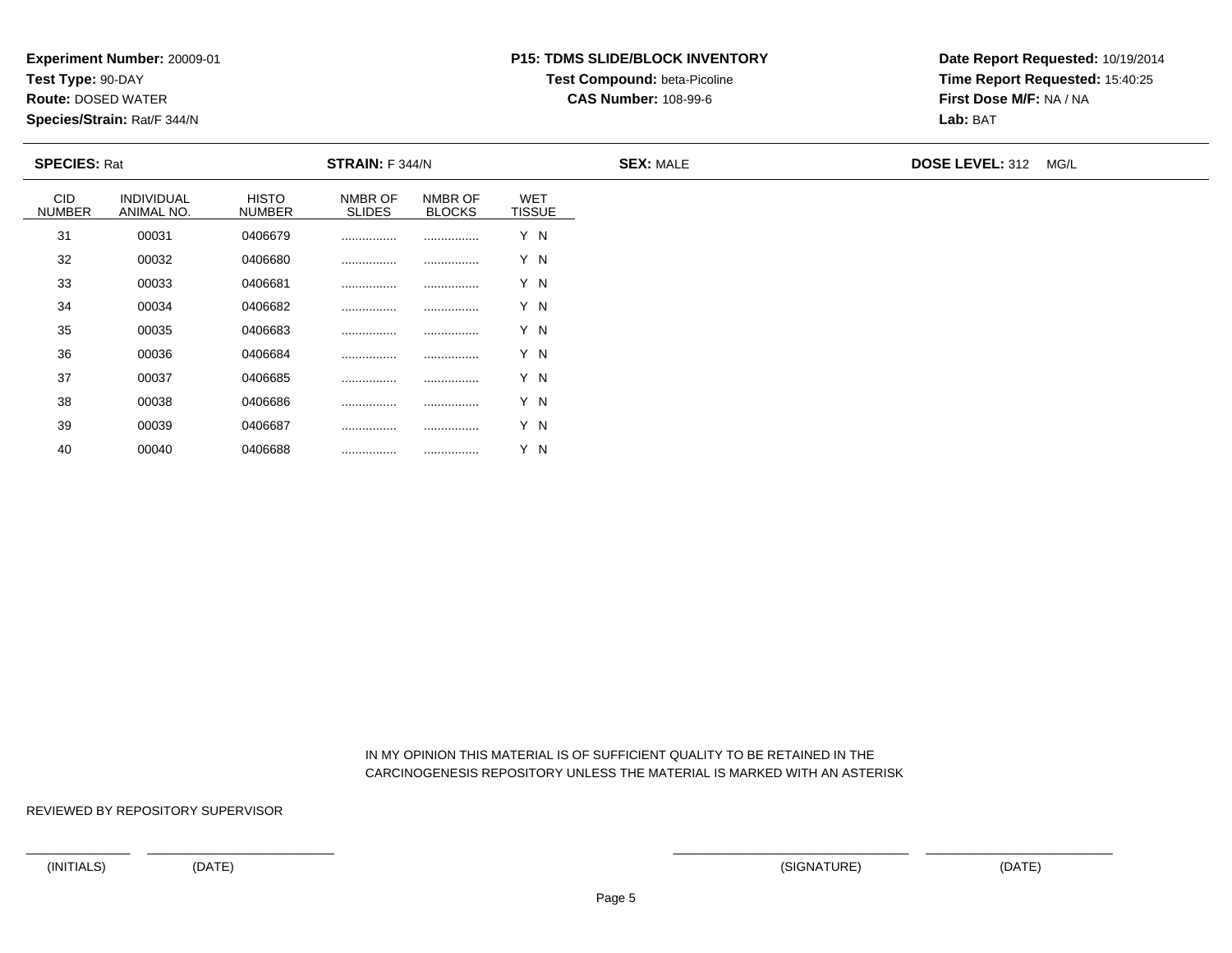**Test Type:** 90-DAY

50

**Route:** DOSED WATER

**Species/Strain:** Rat/F 344/N

# **P15: TDMS SLIDE/BLOCK INVENTORYTest Compound:** beta-Picoline

**CAS Number:** 108-99-6

**Date Report Requested:** 10/19/2014**Time Report Requested:** 15:40:25**First Dose M/F:** NA / NA**Lab:** BAT

|                             | <b>SPECIES: Rat</b>      |                               | <b>STRAIN:</b> F 344/N   |                          |                             | <b>SEX: MALE</b> | DOSE LEVEL: 625 MG/L |
|-----------------------------|--------------------------|-------------------------------|--------------------------|--------------------------|-----------------------------|------------------|----------------------|
| <b>CID</b><br><b>NUMBER</b> | INDIVIDUAL<br>ANIMAL NO. | <b>HISTO</b><br><b>NUMBER</b> | NMBR OF<br><b>SLIDES</b> | NMBR OF<br><b>BLOCKS</b> | <b>WET</b><br><b>TISSUE</b> |                  |                      |
| 41                          | 00041                    | 0406689                       | .                        |                          | Y N                         |                  |                      |
| 42                          | 00042                    | 0406690                       | .                        | .                        | Y N                         |                  |                      |
| 43                          | 00043                    | 0406691                       |                          |                          | Y N                         |                  |                      |
| 44                          | 00044                    | 0406692                       |                          |                          | Y N                         |                  |                      |
| 45                          | 00045                    | 0406693                       |                          |                          | Y N                         |                  |                      |
| 46                          | 00046                    | 0406694                       | .                        |                          | Y N                         |                  |                      |
| 47                          | 00047                    | 0406695                       | .                        |                          | Y N                         |                  |                      |
| 48                          | 00048                    | 0406696                       | .                        |                          | Y N                         |                  |                      |
| 49                          | 00049                    | 0406697                       | .                        |                          | Y N                         |                  |                      |

 IN MY OPINION THIS MATERIAL IS OF SUFFICIENT QUALITY TO BE RETAINED IN THECARCINOGENESIS REPOSITORY UNLESS THE MATERIAL IS MARKED WITH AN ASTERISK

REVIEWED BY REPOSITORY SUPERVISOR

<sup>00050</sup> <sup>0406698</sup> ................ ................ Y N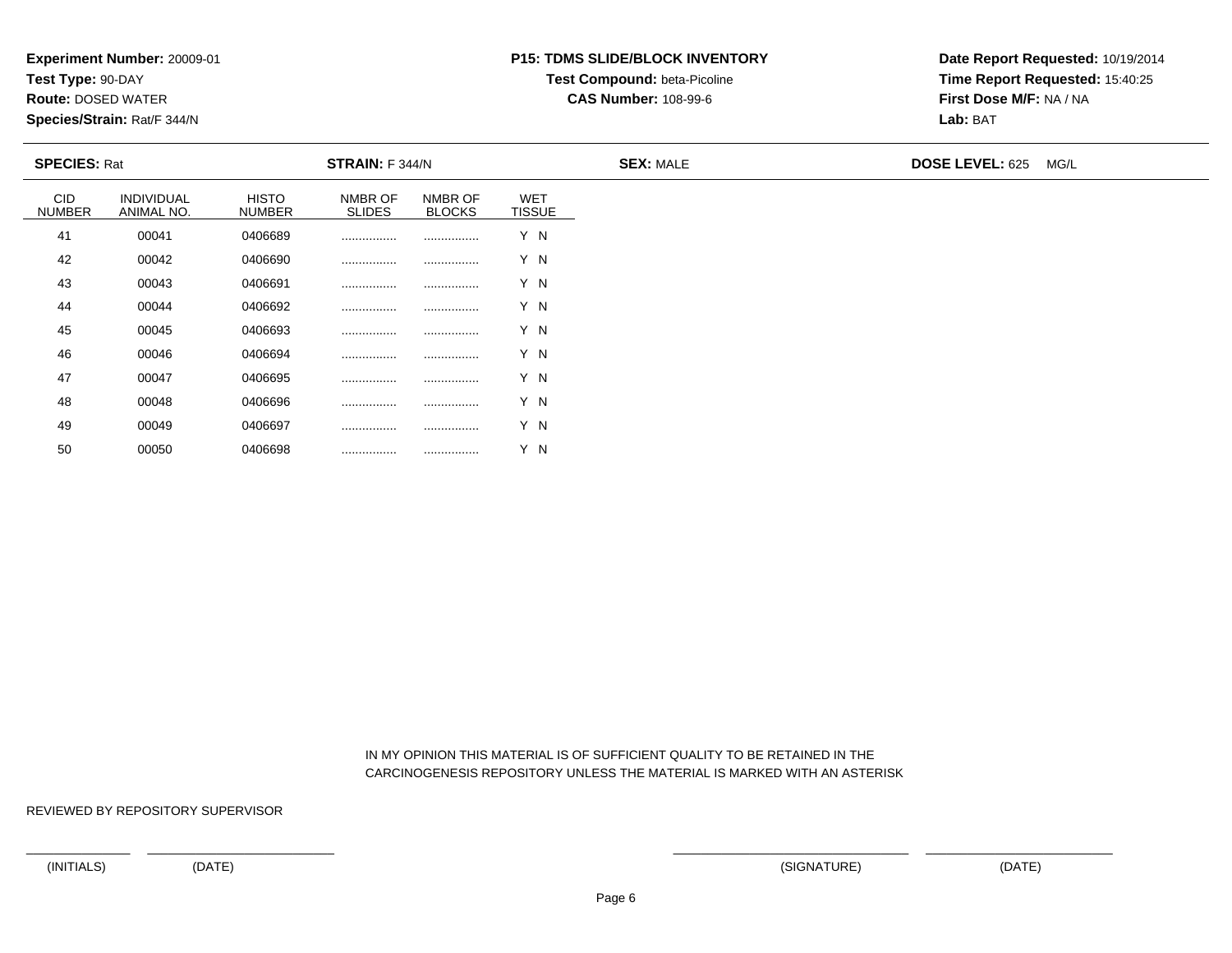**Test Type:** 90-DAY

60

**Route:** DOSED WATER

**Species/Strain:** Rat/F 344/N

# **P15: TDMS SLIDE/BLOCK INVENTORYTest Compound:** beta-Picoline

**CAS Number:** 108-99-6

**Date Report Requested:** 10/19/2014**Time Report Requested:** 15:40:25**First Dose M/F:** NA / NA**Lab:** BAT

| <b>SPECIES: Rat</b>         |                          |                               | STRAIN: F 344/N          |                          |                             | <b>SEX: MALE</b> | DOSE LEVEL: 1250 MG/L |
|-----------------------------|--------------------------|-------------------------------|--------------------------|--------------------------|-----------------------------|------------------|-----------------------|
| <b>CID</b><br><b>NUMBER</b> | INDIVIDUAL<br>ANIMAL NO. | <b>HISTO</b><br><b>NUMBER</b> | NMBR OF<br><b>SLIDES</b> | NMBR OF<br><b>BLOCKS</b> | <b>WET</b><br><b>TISSUE</b> |                  |                       |
| 51                          | 00051                    | 0406699                       |                          |                          | Y N                         |                  |                       |
| 52                          | 00052                    | 0406700                       |                          | .                        | Y N                         |                  |                       |
| 53                          | 00053                    | 0406701                       |                          |                          | Y N                         |                  |                       |
| 54                          | 00054                    | 0406702                       |                          |                          | Y N                         |                  |                       |
| 55                          | 00055                    | 0406703                       |                          |                          | Y N                         |                  |                       |
| 56                          | 00056                    | 0406704                       | .                        |                          | Y N                         |                  |                       |
| 57                          | 00057                    | 0406705                       | .                        |                          | Y N                         |                  |                       |
| 58                          | 00058                    | 0406706                       |                          |                          | Y N                         |                  |                       |
| 59                          | 00059                    | 0406707                       | .                        |                          | Y N                         |                  |                       |

 IN MY OPINION THIS MATERIAL IS OF SUFFICIENT QUALITY TO BE RETAINED IN THECARCINOGENESIS REPOSITORY UNLESS THE MATERIAL IS MARKED WITH AN ASTERISK

REVIEWED BY REPOSITORY SUPERVISOR

<sup>00060</sup> <sup>0406708</sup> ................ ................ Y N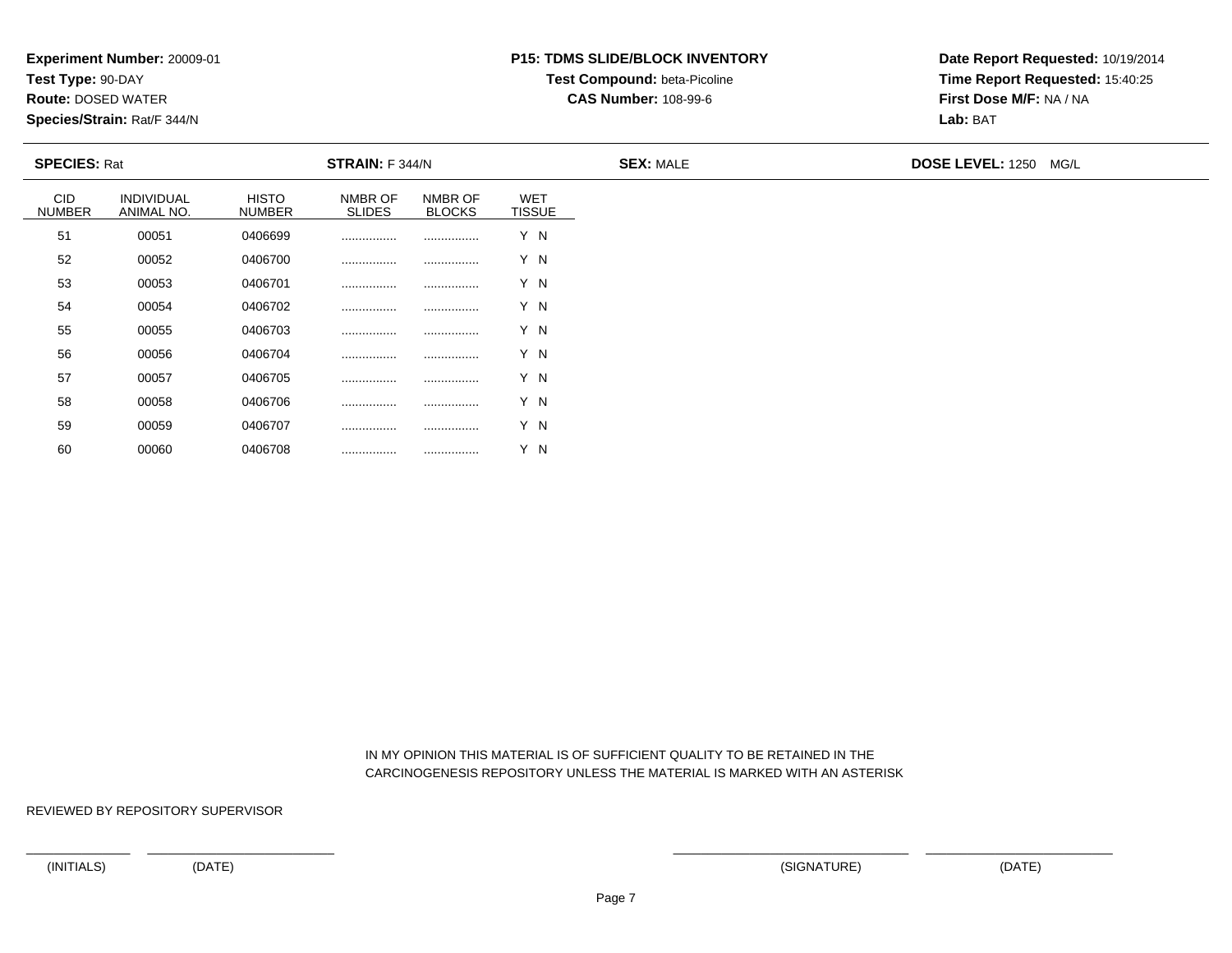**Test Type:** 90-DAY

70

**Route:** DOSED WATER

**Species/Strain:** Rat/F 344/N

# **P15: TDMS SLIDE/BLOCK INVENTORYTest Compound:** beta-Picoline

**CAS Number:** 108-99-6

**Date Report Requested:** 10/19/2014**Time Report Requested:** 15:40:25**First Dose M/F:** NA / NA**Lab:** BAT

|                             | <b>SPECIES: Rat</b>      |                               | <b>STRAIN: F 344/N</b>   |                          |                             | <b>SEX: FEMALE</b> | <b>DOSE LEVEL: 0</b> | MG/L |
|-----------------------------|--------------------------|-------------------------------|--------------------------|--------------------------|-----------------------------|--------------------|----------------------|------|
| <b>CID</b><br><b>NUMBER</b> | INDIVIDUAL<br>ANIMAL NO. | <b>HISTO</b><br><b>NUMBER</b> | NMBR OF<br><b>SLIDES</b> | NMBR OF<br><b>BLOCKS</b> | <b>WET</b><br><b>TISSUE</b> |                    |                      |      |
| 61                          | 00061                    | 0406709                       | .                        |                          | Y N                         |                    |                      |      |
| 62                          | 00062                    | 0406710                       |                          |                          | Y N                         |                    |                      |      |
| 63                          | 00063                    | 0406711                       | .                        |                          | Y N                         |                    |                      |      |
| 64                          | 00064                    | 0406712                       |                          |                          | Y N                         |                    |                      |      |
| 65                          | 00065                    | 0406713                       |                          |                          | Y N                         |                    |                      |      |
| 66                          | 00066                    | 0406714                       |                          |                          | Y N                         |                    |                      |      |
| 67                          | 00067                    | 0406715                       |                          |                          | Y N                         |                    |                      |      |
| 68                          | 00068                    | 0406716                       |                          |                          | Y N                         |                    |                      |      |
| 69                          | 00069                    | 0406717                       |                          |                          | Y N                         |                    |                      |      |

 IN MY OPINION THIS MATERIAL IS OF SUFFICIENT QUALITY TO BE RETAINED IN THECARCINOGENESIS REPOSITORY UNLESS THE MATERIAL IS MARKED WITH AN ASTERISK

REVIEWED BY REPOSITORY SUPERVISOR

<sup>00070</sup> <sup>0406718</sup> ................ ................ Y N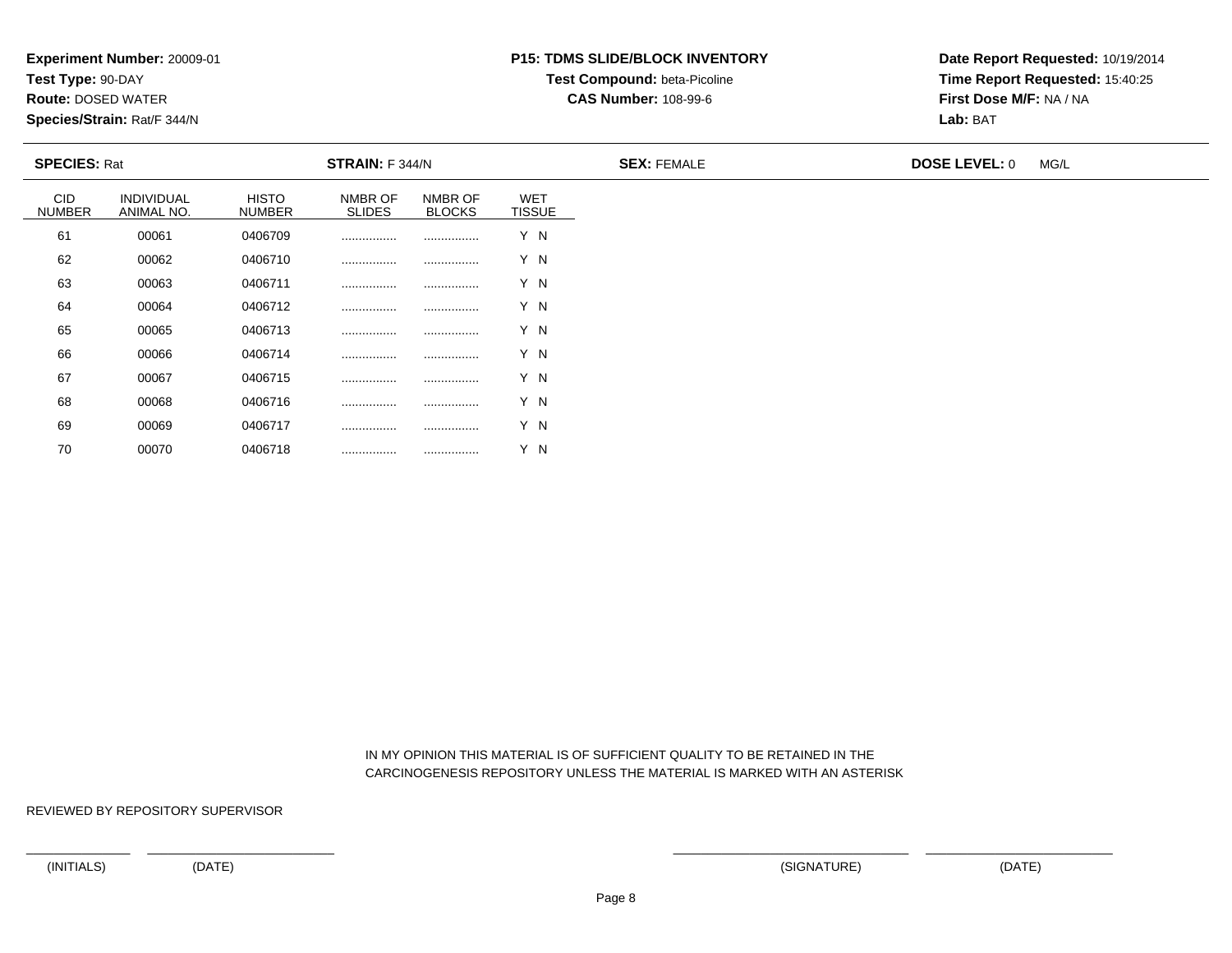**Test Type:** 90-DAY

80

**Route:** DOSED WATER

**Species/Strain:** Rat/F 344/N

# **P15: TDMS SLIDE/BLOCK INVENTORYTest Compound:** beta-Picoline

**CAS Number:** 108-99-6

**Date Report Requested:** 10/19/2014**Time Report Requested:** 15:40:25**First Dose M/F:** NA / NA**Lab:** BAT

| <b>SPECIES: Rat</b>         |                                 |                               | <b>STRAIN:</b> F 344/N   |                          |                             | <b>SEX: FEMALE</b> | <b>DOSE LEVEL: 78</b> | MG/L |
|-----------------------------|---------------------------------|-------------------------------|--------------------------|--------------------------|-----------------------------|--------------------|-----------------------|------|
| <b>CID</b><br><b>NUMBER</b> | <b>INDIVIDUAL</b><br>ANIMAL NO. | <b>HISTO</b><br><b>NUMBER</b> | NMBR OF<br><b>SLIDES</b> | NMBR OF<br><b>BLOCKS</b> | <b>WET</b><br><b>TISSUE</b> |                    |                       |      |
| 71                          | 00071                           | 0406719                       |                          |                          | Y N                         |                    |                       |      |
| 72                          | 00072                           | 0406720                       |                          |                          | Y N                         |                    |                       |      |
| 73                          | 00073                           | 0406721                       |                          |                          | Y N                         |                    |                       |      |
| 74                          | 00074                           | 0406722                       |                          |                          | Y N                         |                    |                       |      |
| 75                          | 00075                           | 0406723                       |                          |                          | Y N                         |                    |                       |      |
| 76                          | 00076                           | 0406724                       |                          |                          | Y N                         |                    |                       |      |
| 77                          | 00077                           | 0406725                       |                          |                          | Y N                         |                    |                       |      |
| 78                          | 00078                           | 0406726                       |                          |                          | Y N                         |                    |                       |      |
| 79                          | 00079                           | 0406727                       |                          |                          | Y N                         |                    |                       |      |

 IN MY OPINION THIS MATERIAL IS OF SUFFICIENT QUALITY TO BE RETAINED IN THECARCINOGENESIS REPOSITORY UNLESS THE MATERIAL IS MARKED WITH AN ASTERISK

REVIEWED BY REPOSITORY SUPERVISOR

<sup>00080</sup> <sup>0406728</sup> ................ ................ Y N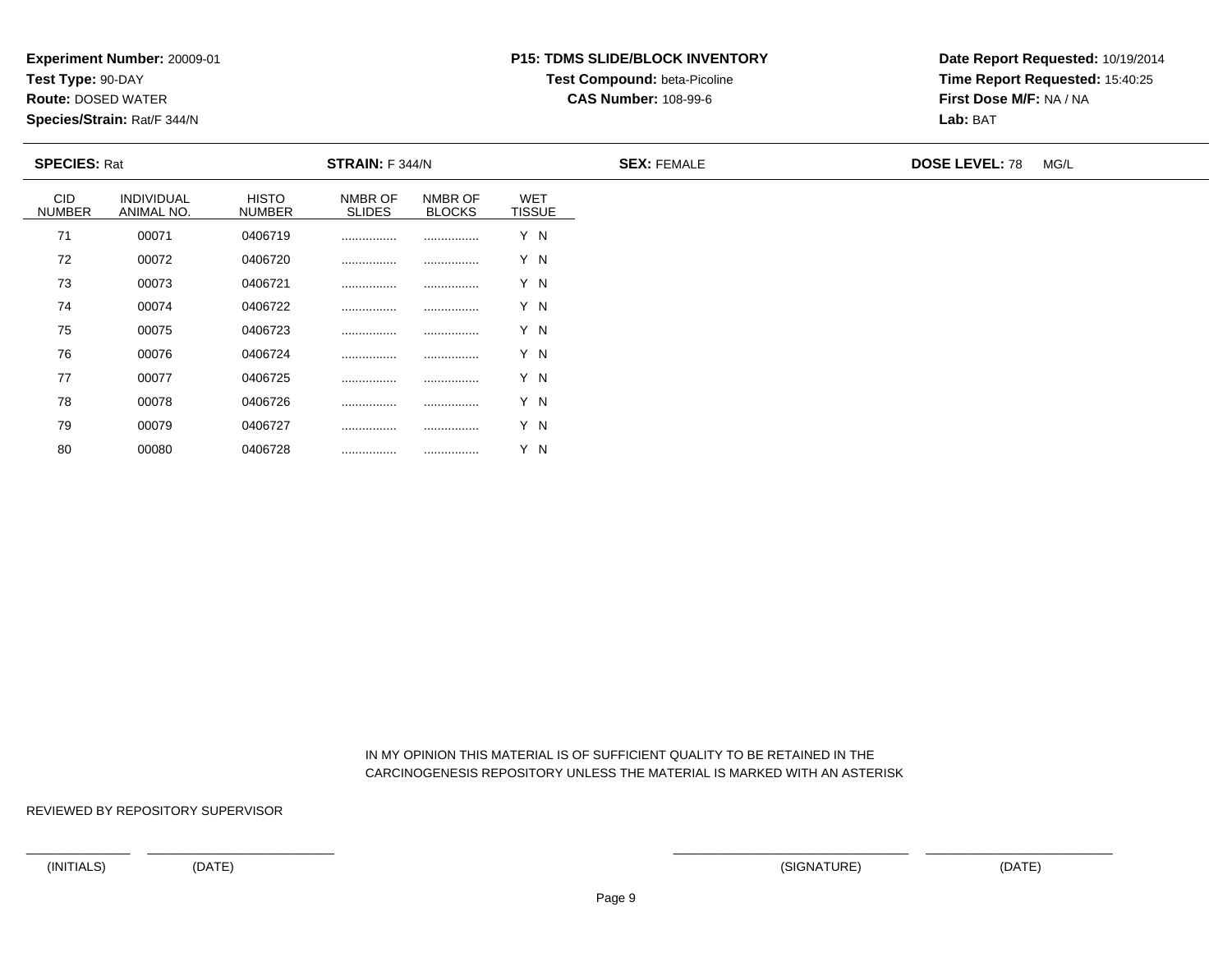**Test Type:** 90-DAY

90

**Route:** DOSED WATER

**Species/Strain:** Rat/F 344/N

# **P15: TDMS SLIDE/BLOCK INVENTORYTest Compound:** beta-Picoline

**CAS Number:** 108-99-6

**Date Report Requested:** 10/19/2014**Time Report Requested:** 15:40:25**First Dose M/F:** NA / NA**Lab:** BAT

| <b>SPECIES: Rat</b>         |                                 |                               | <b>STRAIN: F 344/N</b>   |                          |                             | <b>SEX: FEMALE</b> | <b>DOSE LEVEL: 156</b><br>MG/L |
|-----------------------------|---------------------------------|-------------------------------|--------------------------|--------------------------|-----------------------------|--------------------|--------------------------------|
| <b>CID</b><br><b>NUMBER</b> | <b>INDIVIDUAL</b><br>ANIMAL NO. | <b>HISTO</b><br><b>NUMBER</b> | NMBR OF<br><b>SLIDES</b> | NMBR OF<br><b>BLOCKS</b> | <b>WET</b><br><b>TISSUE</b> |                    |                                |
| 81                          | 00081                           | 0406729                       |                          |                          | Y N                         |                    |                                |
| 82                          | 00082                           | 0406730                       |                          |                          | Y N                         |                    |                                |
| 83                          | 00083                           | 0406731                       |                          | .                        | Y N                         |                    |                                |
| 84                          | 00084                           | 0406732                       |                          |                          | Y N                         |                    |                                |
| 85                          | 00085                           | 0406733                       | .                        |                          | Y N                         |                    |                                |
| 86                          | 00086                           | 0406734                       |                          |                          | Y N                         |                    |                                |
| 87                          | 00087                           | 0406735                       |                          |                          | Y N                         |                    |                                |
| 88                          | 00088                           | 0406736                       |                          |                          | Y N                         |                    |                                |
| 89                          | 00089                           | 0406737                       |                          |                          | Y N                         |                    |                                |

 IN MY OPINION THIS MATERIAL IS OF SUFFICIENT QUALITY TO BE RETAINED IN THECARCINOGENESIS REPOSITORY UNLESS THE MATERIAL IS MARKED WITH AN ASTERISK

REVIEWED BY REPOSITORY SUPERVISOR

<sup>00090</sup> <sup>0406738</sup> ................ ................ Y N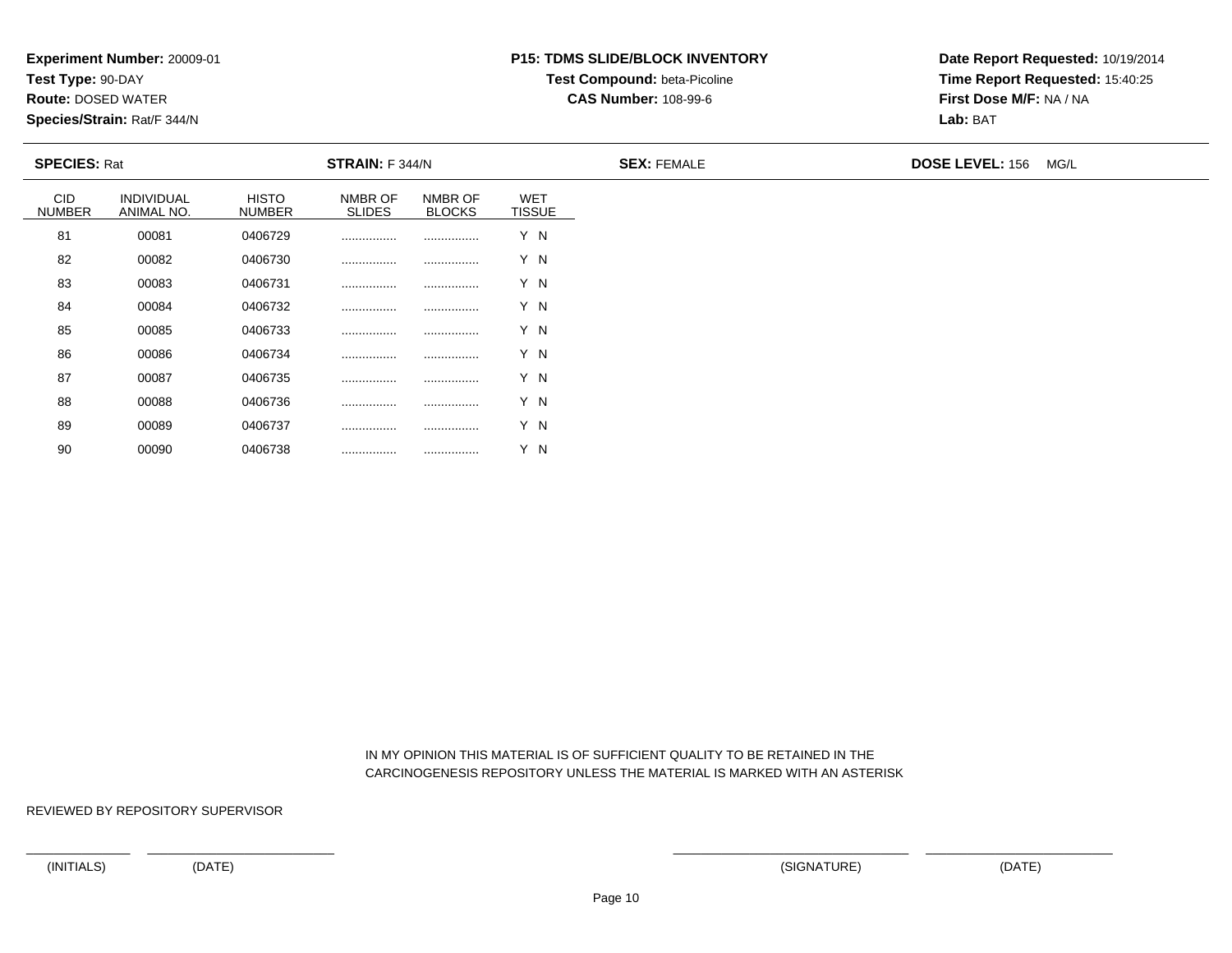**Test Type:** 90-DAY

100

**Route:** DOSED WATER

**Species/Strain:** Rat/F 344/N

# **P15: TDMS SLIDE/BLOCK INVENTORYTest Compound:** beta-Picoline

**CAS Number:** 108-99-6

**Date Report Requested:** 10/19/2014**Time Report Requested:** 15:40:25**First Dose M/F:** NA / NA**Lab:** BAT

| <b>SPECIES: Rat</b>         |                          |                               | STRAIN: F 344/N          |                          |                             | <b>SEX: FEMALE</b> | <b>DOSE LEVEL: 312 MG/L</b> |
|-----------------------------|--------------------------|-------------------------------|--------------------------|--------------------------|-----------------------------|--------------------|-----------------------------|
| <b>CID</b><br><b>NUMBER</b> | INDIVIDUAL<br>ANIMAL NO. | <b>HISTO</b><br><b>NUMBER</b> | NMBR OF<br><b>SLIDES</b> | NMBR OF<br><b>BLOCKS</b> | <b>WET</b><br><b>TISSUE</b> |                    |                             |
| 91                          | 00091                    | 0406739                       |                          |                          | Y N                         |                    |                             |
| 92                          | 00092                    | 0406740                       |                          |                          | Y N                         |                    |                             |
| 93                          | 00093                    | 0406741                       |                          |                          | Y N                         |                    |                             |
| 94                          | 00094                    | 0406742                       |                          |                          | Y N                         |                    |                             |
| 95                          | 00095                    | 0406743                       |                          |                          | Y N                         |                    |                             |
| 96                          | 00096                    | 0406744                       |                          |                          | Y N                         |                    |                             |
| 97                          | 00097                    | 0406745                       |                          |                          | Y N                         |                    |                             |
| 98                          | 00098                    | 0406746                       |                          |                          | Y N                         |                    |                             |
| 99                          | 00099                    | 0406747                       |                          |                          | Y N                         |                    |                             |

 IN MY OPINION THIS MATERIAL IS OF SUFFICIENT QUALITY TO BE RETAINED IN THECARCINOGENESIS REPOSITORY UNLESS THE MATERIAL IS MARKED WITH AN ASTERISK

REVIEWED BY REPOSITORY SUPERVISOR

<sup>00100</sup> <sup>0406748</sup> ................ ................ Y N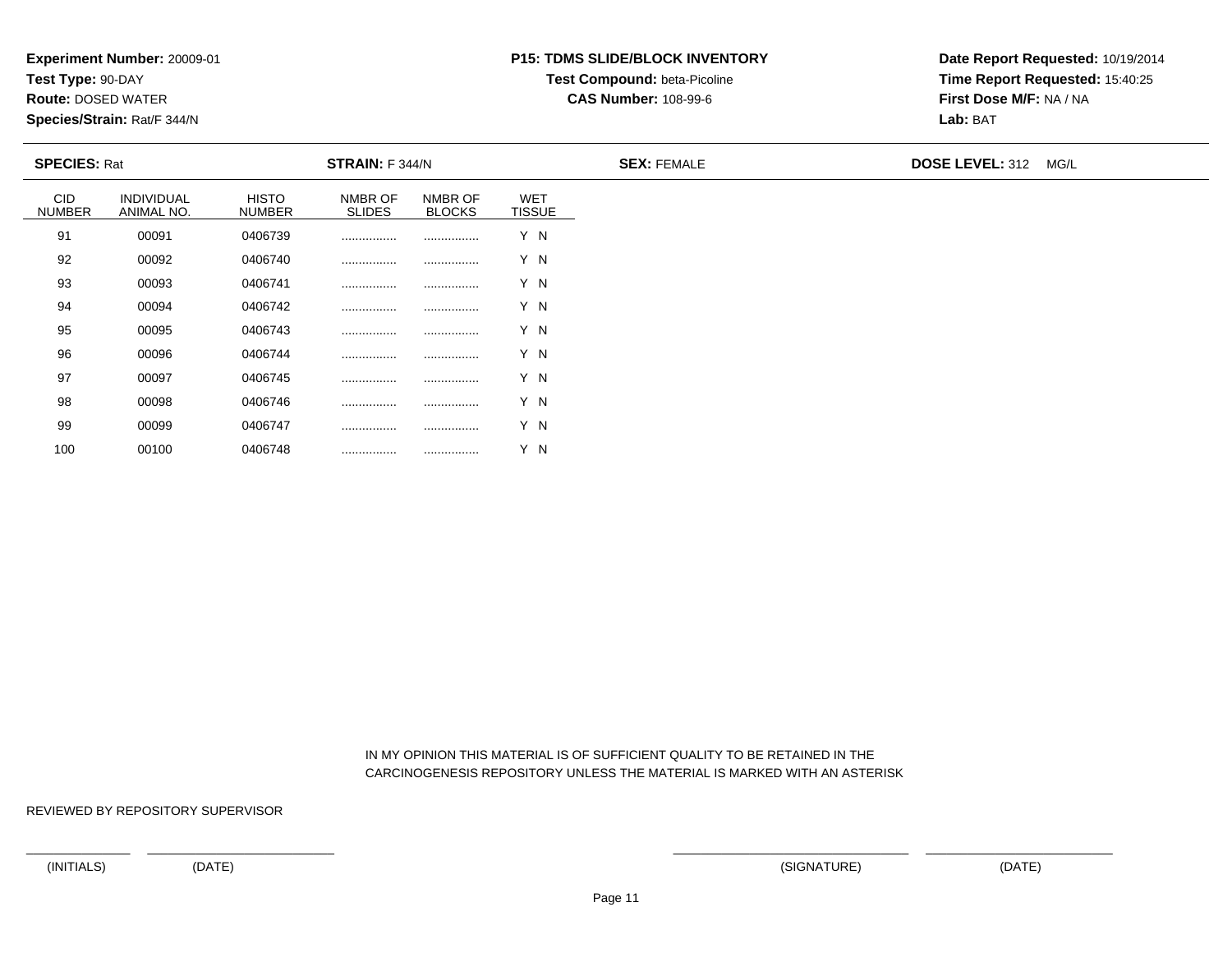**Test Type:** 90-DAY

110

**Route:** DOSED WATER

**Species/Strain:** Rat/F 344/N

# **P15: TDMS SLIDE/BLOCK INVENTORYTest Compound:** beta-Picoline

**CAS Number:** 108-99-6

**Date Report Requested:** 10/19/2014**Time Report Requested:** 15:40:25**First Dose M/F:** NA / NA**Lab:** BAT

| <b>SPECIES: Rat</b>         |                          |                               | STRAIN: F 344/N          |                          |                             | <b>SEX: FEMALE</b> | DOSE LEVEL: 625 MG/L |
|-----------------------------|--------------------------|-------------------------------|--------------------------|--------------------------|-----------------------------|--------------------|----------------------|
| <b>CID</b><br><b>NUMBER</b> | INDIVIDUAL<br>ANIMAL NO. | <b>HISTO</b><br><b>NUMBER</b> | NMBR OF<br><b>SLIDES</b> | NMBR OF<br><b>BLOCKS</b> | <b>WET</b><br><b>TISSUE</b> |                    |                      |
| 101                         | 00101                    | 0406749                       |                          |                          | Y N                         |                    |                      |
| 102                         | 00102                    | 0406750                       |                          |                          | Y N                         |                    |                      |
| 103                         | 00103                    | 0406751                       |                          |                          | Y N                         |                    |                      |
| 104                         | 00104                    | 0406752                       |                          |                          | Y N                         |                    |                      |
| 105                         | 00105                    | 0406753                       |                          |                          | Y N                         |                    |                      |
| 106                         | 00106                    | 0406754                       |                          |                          | Y N                         |                    |                      |
| 107                         | 00107                    | 0406755                       | .                        |                          | Y N                         |                    |                      |
| 108                         | 00108                    | 0406756                       | .                        |                          | Y N                         |                    |                      |
| 109                         | 00109                    | 0406757                       | .                        |                          | Y N                         |                    |                      |

 IN MY OPINION THIS MATERIAL IS OF SUFFICIENT QUALITY TO BE RETAINED IN THECARCINOGENESIS REPOSITORY UNLESS THE MATERIAL IS MARKED WITH AN ASTERISK

REVIEWED BY REPOSITORY SUPERVISOR

<sup>00110</sup> <sup>0406758</sup> ................ ................ Y N